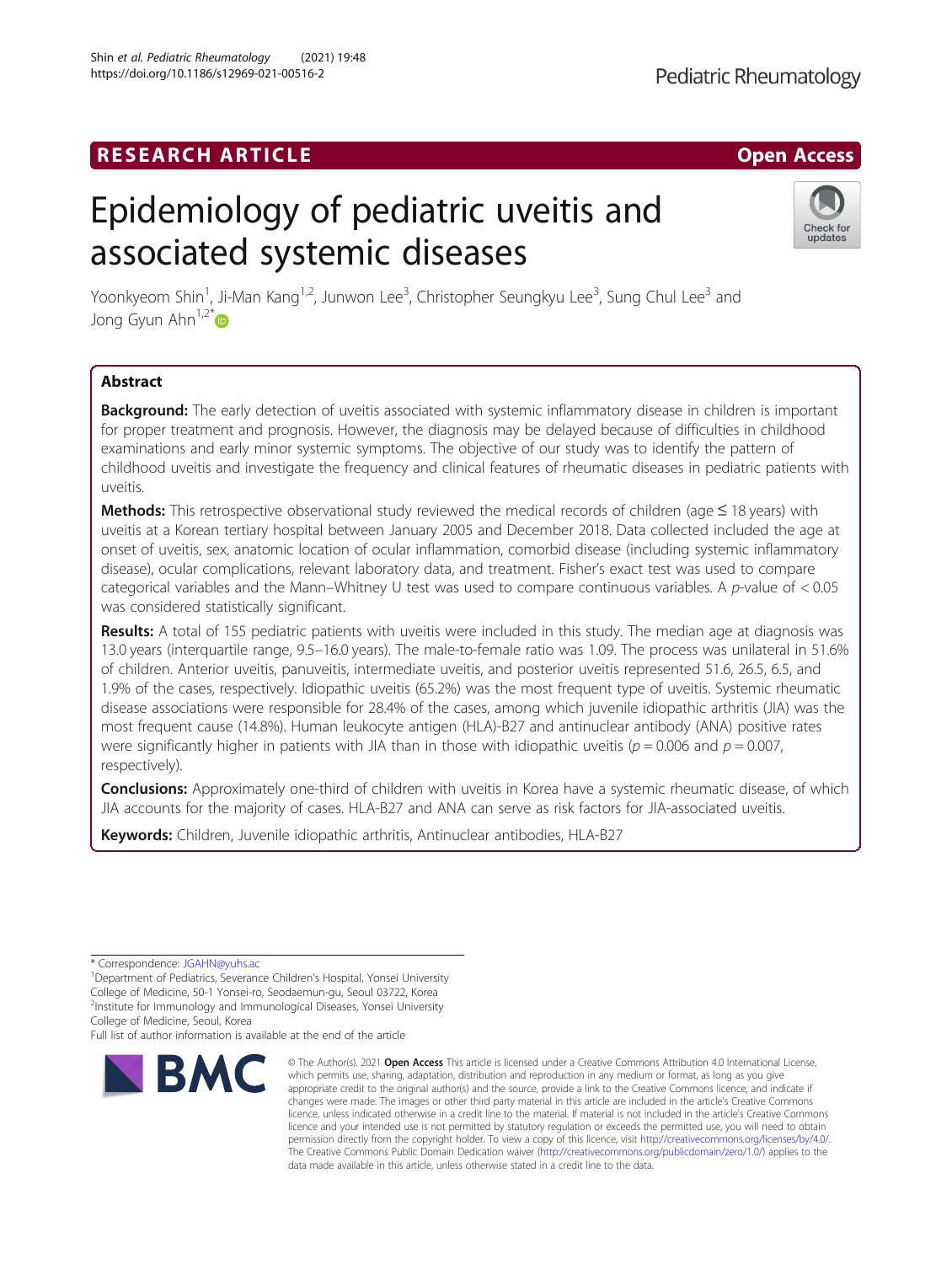## Background

Uveitis is a condition characterized by the inflammation of the uveal components of the eye, namely the iris, choroid, and retina. Uveitis in the pediatric population accounts for 2 to 14% of all patients with uveitis [\[1](#page-7-0), [2](#page-7-0)]. In South Korea, the overall incidence and prevalence of uveitis were 10.6 per 10,000 person-years and 17.3 per 10,000 persons, respectively, during 2007–2013. However, in the Korean population, the incidence of uveitis was the lowest among children aged 0–9 years (1.0 per 10,000 person-years) and 10–19 years (4.2 per 10,000 person-years) [[3\]](#page-7-0). Although the incidence of uveitis is known to be lower in children than in adults, the former experience more severe ocular comorbidities that affect their quality of life  $[4-6]$  $[4-6]$  $[4-6]$  $[4-6]$  $[4-6]$ .

Uveitis usually occurs as an isolated illness without specific cause but may also occur in association with many other medical conditions, especially systemic inflammatory diseases. The systemic immune-mediated causes of uveitis include spondyloarthritis, inflammatory bowel disease, Behçet disease, and juvenile idiopathic arthritis (JIA) [[7\]](#page-7-0). The systemic inflammatory causes of uveitis in children are somewhat different from those in adults. In children, JIA and Kawasaki disease, which are not common in adults, have a causal association with uveitis [[5,](#page-7-0) [8](#page-7-0)]. The early detection of pediatric uveitis associated with systemic inflammatory disease is important for proper treatment and prognosis. However, the systemic symptoms in the early stages may be mild, making it difficult to recognize these diseases. Therefore, it is necessary to understand the epidemiology of the clinical characteristics and frequency of rheumatoid diseases that are frequently associated with pediatric uveitis.

Although several reports have described the epidemiological profile of pediatric uveitis worldwide, no reports have described the situation in Korea. In the present study, we analyzed the clinical features and systemic immune-mediated associations in children with uveitis. We also determined whether the clinical and laboratory findings differed between pediatric patients with uveitis with and without rheumatoid disease.

## Methods

## Study design and data collection

This retrospective observational study was conducted at a tertiary referral hospital with pediatric rheumatologists and ophthalmologists serving the pediatric rheumatology service from January 2005 to December 2018. We reviewed the medical charts of all children with uveitis aged ≤18 years. The research was approved by the institutional review board (no. 4–2020-0142) of the Yonsei University Health System. The requirement for informed consent was waived due to the retrospective nature of the study.

The collected data included the age at onset of uveitis, sex, anatomic location of ocular inflammation, comorbid disease (including systemic inflammatory disease), ocular complications, relevant laboratory data, and treatment. Uveitis was divided into four major categories based upon the etiology of inflammation: systemic immune-mediated diseases, syndromes confined primarily to the eye, masquerade syndrome, and infection. The term "idiopathic uveitis" was used when a patient with uveitis did not fit into any of the above well-defined diagnostic categories and lacked an identifiable infectious etiology or apparent associated systemic disease. The anatomic location, duration, and course of uveitis was classified according to the Standardization of Uveitis Nomenclature [[9\]](#page-7-0). Laboratory tests were conducted to evaluate the antinuclear antibody (ANA), rheumatoid factor, human leukocyte antigen (HLA)-B51, HLA-B27 levels, and serologies for toxoplasma, herpes simplex virus, and/or herpes zoster virus. An ANA titer of ≥1:80 by fluorescent antibody testing was considered positive. Treatments specific for uveitis were recorded, including corticosteroids (local and systemic), synthetic disease-modifying antirheumatic drugs (DMARDs; methotrexate, cyclosporine, colchicine, and mycophenolate), and biological DMARDs (adalimumab, etanercept, and infliximab). The treatment included only for uveitis except for control of systemic disease. The subtypes of JIA were classified using the International League of Associations for Rheumatology (ILAR) criteria  $[10]$ . In comparison with other studies, spondyloarthritis was considered an enthesitis-related arthritis (ERA) among the JIA subtypes [[11\]](#page-7-0).

#### Statistical analysis

Descriptive statistics for continuous and categorical variables are presented as medians with interquartile ranges (IQR) and as frequencies and percentages, respectively. The Pearson chi-square test (Fisher's exact test) and Mann–Whitney U test were used to compare categorical and continuous variables, respectively. A  $p$ -value of  $\lt$ 0.05 was considered statistically significant. All analyses were performed using the SPSS software, version 25 (SPSS Inc., Chicago, IL, USA).

## Results

#### Patient characteristics

During the 14-year study period, 205 patients were identified using diagnostic codes in their medical records. Fifty patients were excluded based on medical chart reviews, which ultimately determined that they did not have uveitis, although they had been referred to our medical center from other clinics under a suspicion of uveitis. Therefore, 155 patients were included in the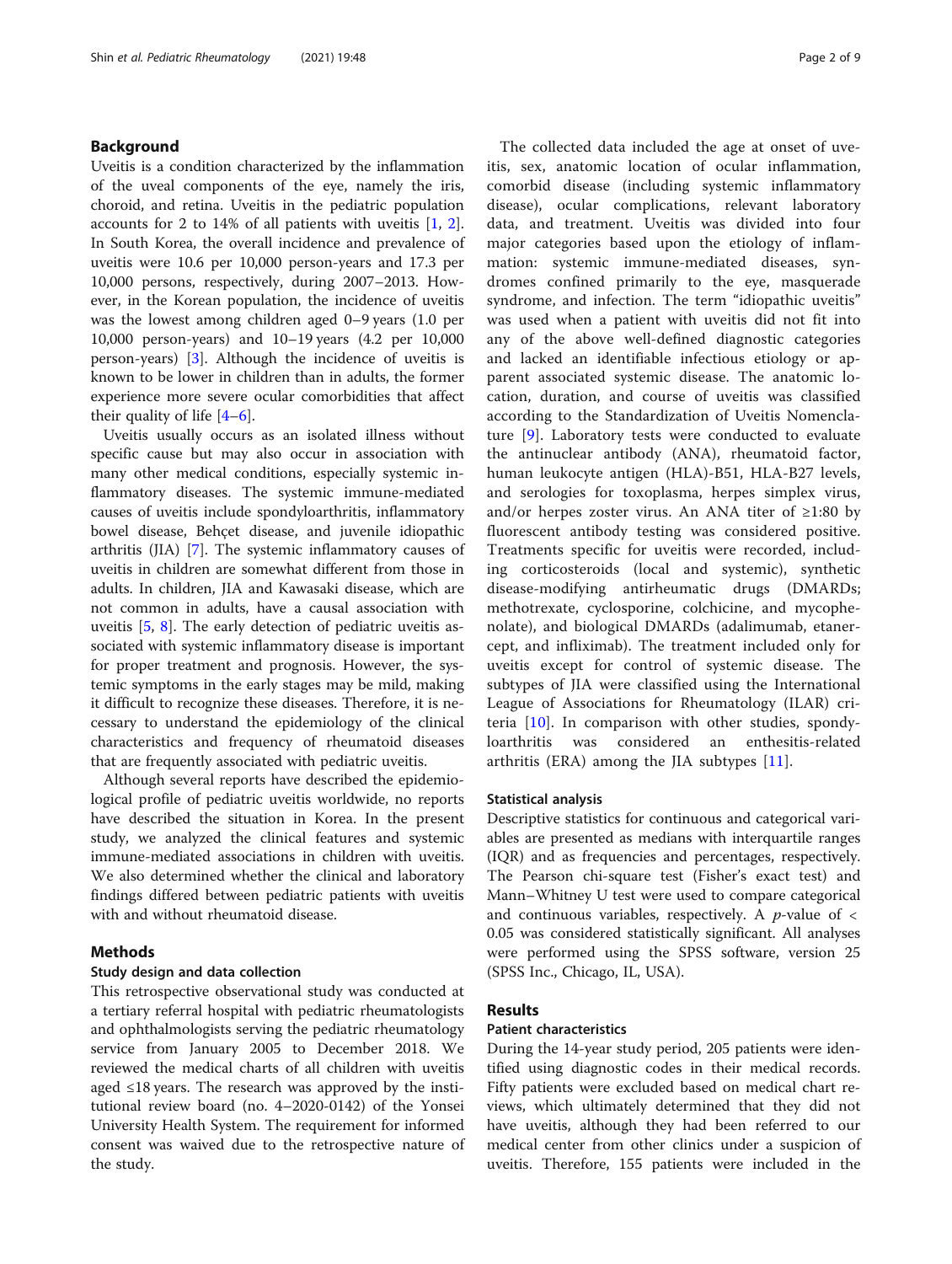present study: 81 boys (52.3%) and 74 girls (47.7%). The median age at diagnosis was 13.0 years (IQR, 9.5–16.0 years). The median ages of the male and female patients were 13.0 years (IQR, 10.0–16.0 years) and 12.0 years (IQR, 8.3–16.0 years), respectively.

## Etiologies of pediatric uveitis

The causes of pediatric uveitis are summarized in Table 1. Among the 155 children with uveitis, the most common cause of uveitis was idiopathic ( $n = 101, 65.2\%$ ), followed by systemic immune-mediated disease ( $n = 44$ , 28.4%), syndrome confined primarily to the eye ( $n = 5$ , 3.2%), masquerade syndrome  $(n = 4, 2.6\%)$ , and infection  $(n = 1, 0.7\%)$ . The five most common systemic immunemediated etiologies were JIA ( $n = 23$ , 14.8%), Behçet disease ( $n = 10, 6.5\%$ ), Kawasaki disease ( $n = 3, 1.9\%$ ), Vogt– Koyanagi–Harada syndrome  $(n = 3, 1.9\%)$ , and tubulointestinal nephritis  $(n = 2, 1.3\%)$ . JIA accounted for 45.5% of all the systemic cases. Among the 23 patients

Table 1 Etiologies of pediatric uveitis

with JIA, oligoarthritis was the most common subtype  $(n = 13, 56.5\%)$ , followed by ERA  $(n = 8, 34.8\%)$ (Additional file [1](#page-6-0)).

### Clinical characteristics of children with uveitis

The patients' clinical characteristics are shown in Table [2.](#page-3-0) Uveitis was unilateral in 80 patients (51.6%) and bilateral in 75 patients (48.4%). Anterior uveitis was the most common anatomical form  $(n = 80,$ 51.6%), followed by panuveitis  $(n = 41, 26.5)$ , intermediate uveitis ( $n = 10, 6.5\%$ ), and posterior uveitis  $(n = 3, 1.9\%)$ . All patients initially controlled their eye inflammation with topical steroid therapy  $(n = 155,$ 100%). Systemic therapy was used in 78 patients (50.3%). Systemic treatments included systemic corticosteroids in 78 patients (50.3%), synthetic DMARDs in 48 patients (31.0%), and biological DMARDs in 12 patients (7.7%). Ocular complications such as band keratopathy, posterior synechiae, cataract, ocular

| Etiology                                  | <b>Total N</b><br>(%) | <b>Categories</b>                    |                         | N (%) Median age at uveitis<br>diagnosis, y (IQR) | Systemic<br>treatment, N (%) | Median follow-up,<br>$m$ (IQR) |  |
|-------------------------------------------|-----------------------|--------------------------------------|-------------------------|---------------------------------------------------|------------------------------|--------------------------------|--|
| Idiopathic                                | 101 (65.2)            |                                      |                         | 13.0 (10.0-16.0)                                  | 39 (38.6)                    | $16.0(2.0-53.0)$               |  |
| Systemic immune-mediated<br>disease       | 44 (28.4)             | Juvenile idiopathic<br>arthritis     | 23<br>(14.8)            | $11.0(6.5 - 16.0)$                                | 20 (87.0)                    | 72.0 (2.5-111.0)               |  |
|                                           |                       | Behçet disease                       | 10<br>(6.5)             | 15.0 (13.3-16.8)                                  | 9(90.0)                      | 120.0 (67.5-132.0)             |  |
|                                           |                       | Kawasaki disease                     | 3<br>(1.9)              | 11.0 (11.0-12.0)                                  | 3(100)                       | 15.0 (14.5–33.5)               |  |
|                                           |                       | Vogt-Koyanagi-Harada<br>syndrome     | 3<br>(1.9)              | 16.0 (15.0-17.0)                                  | 2(66.7)                      | 36.0 (29.0-60.0)               |  |
|                                           |                       | Tubulo-intestinal<br>nephritis       | $\overline{2}$<br>(1.3) | $11.5(11.3 - 11.8)$                               | 2(100)                       | 49.5 (38.3-60.8)               |  |
|                                           |                       | Systemic lupus<br>erythematosus      | 1<br>(0.7)              | 6                                                 | 1(100)                       | 180                            |  |
|                                           |                       | Kikuchi disease                      | $\mathbf{1}$<br>(0.7)   | 17                                                | 1(100)                       | 35                             |  |
|                                           |                       | Inflammatory bowel<br>disease        | $\mathbf{1}$<br>(0.7)   | 13                                                | 1(100)                       | 42                             |  |
| Syndrome confined<br>primarily to the eye | 5(3.2)                | Trauma                               | 3<br>(1.9)              | $12.0 (8.0 - 16.0)$                               | 1(33.3)                      | $9.0(7.5-40.5)$                |  |
|                                           |                       | Posner-Schlossman<br>syndrome        | $\mathbf{1}$<br>(0.7)   | 18                                                | 1(100)                       | 0.3                            |  |
|                                           |                       | Sympathetic ophthalmia               | $\mathbf{1}$<br>(0.7)   | 9                                                 | 1(100)                       | 3                              |  |
| Masquerade syndrome                       | 4(2.6)                | Langerhans cell<br>histiocytosis     | 2<br>(1.3)              | 13.0 (11.0-17.0)                                  | 1(50.0)                      | 95.5 (77.3-113.8)              |  |
|                                           |                       | Acute lymphocytic<br>leukemia        | $\mathbf{1}$<br>(0.7)   | 18                                                | 1(100)                       | 60                             |  |
|                                           |                       | Hydroa vacciniforme-like<br>lymphoma | $\mathbf{1}$<br>(0.7)   | 6                                                 | 1(100)                       | 16                             |  |
| Infection                                 | 1(0.7)                | Varicella zoster virus               | $\mathbf{1}$<br>(0.7)   | 17                                                | 0(0.0)                       | 21                             |  |

m months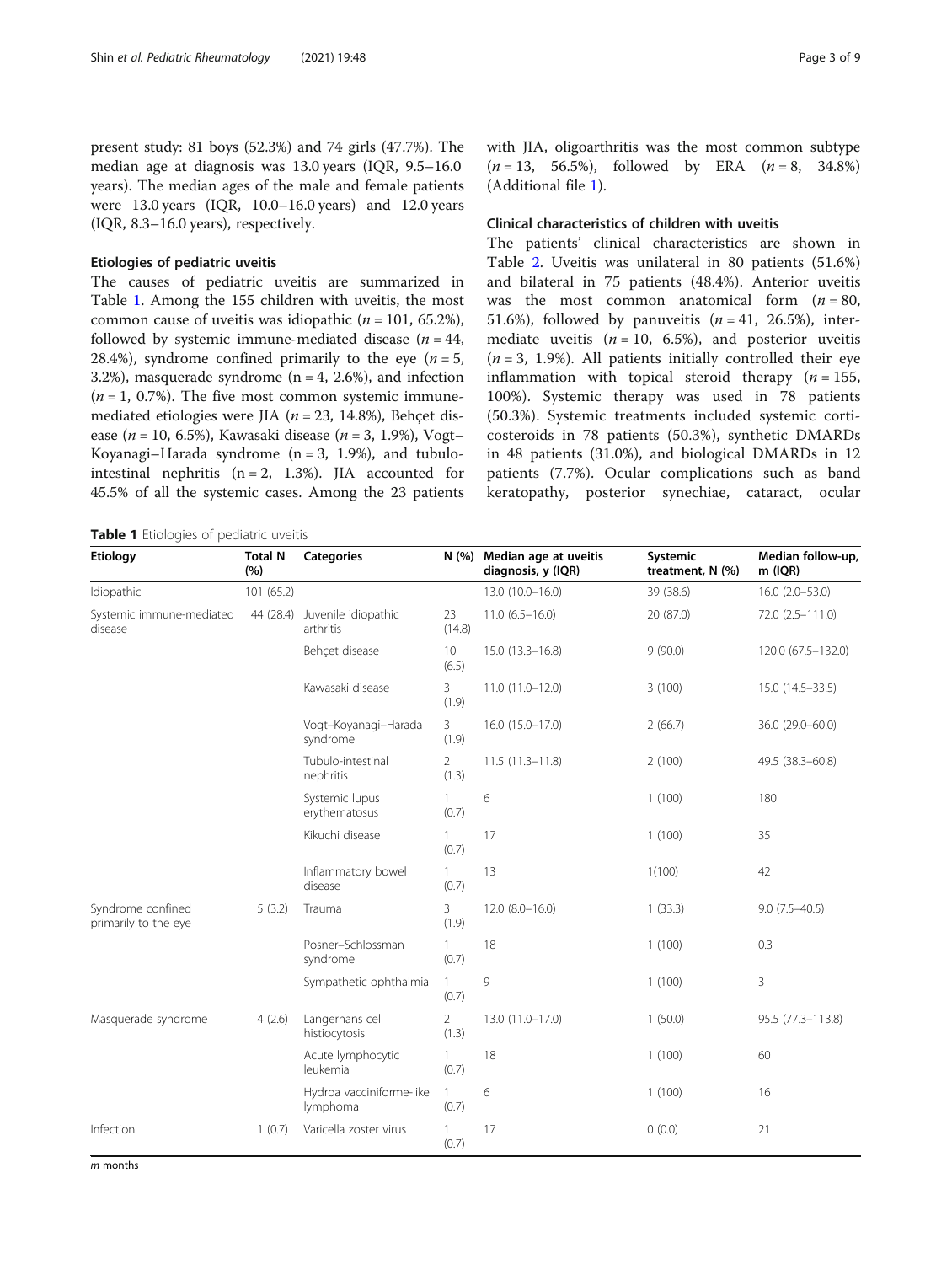<span id="page-3-0"></span>

| <b>Characteristics</b>                   | N(%)             |  |  |  |
|------------------------------------------|------------------|--|--|--|
| Sex                                      |                  |  |  |  |
| Male                                     | 81 (52.3)        |  |  |  |
| Female                                   | 74 (47.7)        |  |  |  |
| Median age at uveitis diagnosis, y (IQR) | $13(9.5 - 16.0)$ |  |  |  |
| Type                                     |                  |  |  |  |
| Unilateral                               | 80 (51.6)        |  |  |  |
| <b>Bilateral</b>                         | 75 (48.4)        |  |  |  |
| Location                                 |                  |  |  |  |
| Anterior                                 | 80 (51.6)        |  |  |  |
| Intermediate                             | 10(6.5)          |  |  |  |
| Posterior                                | 3(1.9)           |  |  |  |
| Panuveitis                               | 41 (26.5)        |  |  |  |
| Unknown                                  | 21 (13.5)        |  |  |  |
| Treatment                                |                  |  |  |  |
| Topical steroid                          | 155 (100.0)      |  |  |  |
| Systemic steroid                         | 78 (50.3)        |  |  |  |
| Synthetic DMARDs                         | 48 (31.0)        |  |  |  |
| <b>Biological DMARDs</b>                 | 12(7.7)          |  |  |  |
| Ocular complications                     | 60 (38.7)        |  |  |  |

y years, IQR interquartile range, DMARDs disease-modifying antirheumatic drugs

hypertension, and cystoid macular edema occurred in 60 patients (38.7%).

## Comparison of clinical features among groups according to the causes of uveitis

The demographic, clinical, and laboratory findings and ocular complications of patients with systemic immunemediated and idiopathic uveitis are shown in Table [3](#page-4-0). There were no significant differences in these findings between the two groups, with the exception of uveitis treatment. Children with systemic inflammatory diseaseassociated uveitis had a significantly higher frequency of systemic treatment than those with idiopathic uveitis  $(p < 0.001$  for systemic steroids, synthetic DMARDs, and biological DMARDs).

The demographic, clinical, and laboratory findings and ocular complications of patients with JIA, the most common systemic immune-mediated etiology of uveitis, were compared with those of patients with idiopathic uveitis (Table [3](#page-4-0)). The proportions of positive HLA-B27 and ANA cases were significantly higher among patients with JIA-related uveitis than among those with idiopathic uveitis (43.8% vs. 11.6%,  $p = 0.006$  and 56.5% vs. 25.8%,  $p = 0.007$ , respectively). Patients with JIA-related uveitis were significantly more likely to receive systemic treatment than those with idiopathic uveitis  $(p < 0.001)$ for systemic steroid, synthetic DMARDs, and biological DMARDs). There were no significant differences between the two groups in other demographic, clinical, and laboratory findings and ocular complications.

## **Discussion**

To our knowledge, this was the first large-scale study to investigate the epidemiology of pediatric uveitis and the associated systemic inflammatory diseases in Korea. In our study, systemic rheumatic disease was confirmed in 28.4% of children with uveitis, and this was the second leading cause of pediatric uveitis after idiopathic uveitis. Of the identified systemic rheumatic diseases, JIA (14.8%) was the most common, followed by Behçet disease (6.5%), Kawasaki disease (1.9%), and Vogt–Koyanagi–Harada syndrome (1.9%). In most previous large studies of pediatric uveitis published after 2000, JIA was reported as the most common systemic disease (Table [4](#page-5-0)) [[1,](#page-7-0) [5,](#page-7-0) [6,](#page-7-0) [12](#page-7-0)–[14](#page-7-0), [16](#page-7-0)].

A report from the United Kingdom identified JIArelated uveitis (47%) as the most common cause of pediatric uveitis [[5\]](#page-7-0). JIA-associated uveitis accounted for 21.6–33.1% of all cases of pediatric uveitis in three studies conducted in the United States [[6,](#page-7-0) [14](#page-7-0), [16](#page-7-0)]. In contrast, a study in Japan observed no JIA-related pediatric uveitis, and this discrepancy was attributed to the low prevalence of JIA itself in Japan relative to North America and Europe [\[19](#page-7-0)]. The overall prevalence of JIA is also known to be lower in African-American and Asian populations [\[20](#page-7-0)]. In studies conducted in Tunisia and Egypt, JIA was the etiology in 6.2 and 6.7% of the evaluated cases of pediatric uveitis, respectively, and both proportions were lower than those in the United States and United Kingdom. A population-based cohort study conducted in Taiwan showed that while the incidence of JIA was low, the incidence of JIA-associated uveitis had increased from 0.16 cases per 100,000 children in 1999 to 0.37 cases per 100,000 children in 2009 [[21\]](#page-7-0). Although the prevalence of JIA has not been investigated in Korea, the identification of this disease as the most common rheumatic cause of pediatric uveitis in our study suggests that JIA should be included in the differential diagnosis of the etiology of childhood uveitis, even in countries with a low prevalence of JIA. In our study, oligoarticular JIA and ERA were the most common subtypes in patients with JIA-associated uveitis, accounting for 91.3% of all JIA cases. These results are consistent with those of earlier studies [\[22](#page-7-0)–[24\]](#page-7-0). Pediatric uveitis has been reported to occur in 15–25% of children with oligoarthritis and in 3–7% of children with ERA [\[21](#page-7-0), [23](#page-7-0), [25](#page-7-0)–[27](#page-7-0)]. Screening JIA-associated uveitis guidelines of the American Association of Pediatrics (AAP) [\[28,](#page-7-0) [29](#page-7-0)] and Single Hub and Access point for pediatric Rheumatology in Europe (SHARE)  $[30]$  $[30]$  continue to undergo revision but are based on four risk factors for developing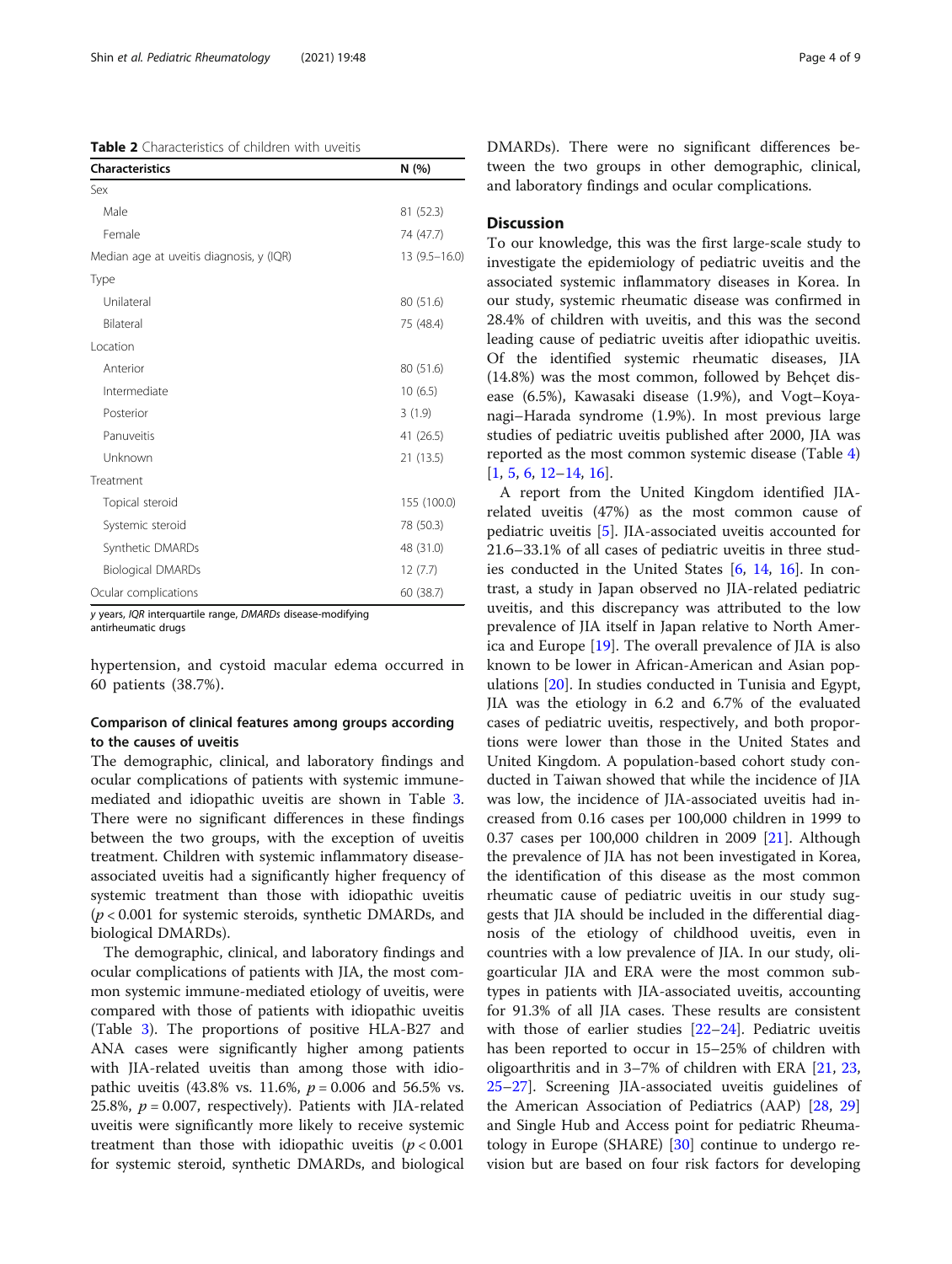Characteristics

Laboratory findings HLA-B27 tested, N

Median age at uveitis diagnosis, y

Sex, N(%)

<span id="page-4-0"></span>

| aracteristics                           | (1) Uveitis with Systemic<br>immune-mediated disease, $n = 44$ | (2) JIA-related<br>uveitis, $n = 23$ | (3) Idiopathic<br>uveitis, $n = 101$ | p-value<br>$[(1) \text{ vs. } (3)]$ | p-value<br>$[(2) \text{ vs. } (3)]$ |  |
|-----------------------------------------|----------------------------------------------------------------|--------------------------------------|--------------------------------------|-------------------------------------|-------------------------------------|--|
| x, N(%)                                 |                                                                |                                      |                                      |                                     |                                     |  |
| Male                                    | 25 (56.8)                                                      | 15(65.2)                             | 48 (47.5)                            | 0.303                               | 0.126                               |  |
| Female                                  | 19 (43.2)                                                      | 8(34.8)                              | 53 (52.5)                            |                                     |                                     |  |
| edian age at uveitis diagnosis, y (IQR) | 13.0 (10.0-16.0)                                               | $11.0(6.5 - 16.0)$                   | 13.0 (10.0-16.0)                     | 0.914                               | 0.251                               |  |
| boratory findings                       |                                                                |                                      |                                      |                                     |                                     |  |
| HLA-B27 tested, N                       | 27                                                             | 16                                   | 43                                   |                                     |                                     |  |
| Positive, N (%)                         | 8(29.6)                                                        | 7(43.8)                              | 5(11.6)                              | 0.059                               | 0.006                               |  |
| HLA-B51 tested, N                       | 18                                                             | 5                                    | 41                                   |                                     |                                     |  |
| Positive, N (%)                         | 5(27.8)                                                        | 1(20.0)                              | 7(17.1)                              | 0.347                               | 0.871                               |  |
| RF tested, N                            | 41                                                             | 23                                   | 71                                   |                                     |                                     |  |
| Positive, N (%)                         | 5(12.2)                                                        | 3(13.0)                              | 5(7.0)                               | 0.357                               | 0.370                               |  |

Table 3 Comparison of characteristics

| 8(29.6)    | 7(43.8)    | 5(11.6)     | 0.059   | 0.006   |  |
|------------|------------|-------------|---------|---------|--|
| 18         | 5          | 41          |         |         |  |
| 5(27.8)    | 1(20.0)    | 7(17.1)     | 0.347   | 0.871   |  |
| 41         | 23         | 71          |         |         |  |
| 5(12.2)    | 3(13.0)    | 5(7.0)      | 0.357   | 0.37C   |  |
| 40         | 23         | 66          |         |         |  |
| 16(40.0)   | 13 (56.5)  | 17(25.8)    | 0.125   | 0.007   |  |
|            |            |             |         |         |  |
| 18 (40.9)  | 15(65.2)   | 54 (53.5)   | 0.164   | 0.306   |  |
| 26 (59.1)  | 8 (34.8)   | 47 (46.5)   |         |         |  |
|            |            |             |         |         |  |
| 22 (50.0)  | 13 (56.5)  | 52 (51.5)   | 0.633   | 0.779   |  |
| 1(2.3)     | 1(4.4)     | 9(8.9)      |         |         |  |
| 1(2.3)     | 0(0.0)     | 2(2.0)      |         |         |  |
| 14 (31.8)  | 5(21.7)    | 25 (24.8)   |         |         |  |
| 6(13.6)    | 4(17.4)    | 13 (12.9)   |         |         |  |
|            |            |             |         |         |  |
| 44 (100.0) | 23 (100.0) | 101 (100.0) |         |         |  |
| 37 (84.1)  | 20 (87.0)  | 35 (34.6)   | < 0.001 | < 0.001 |  |
| 31 (70.5)  | 17 (73.9)  | 15 (14.9)   | < 0.001 | < 0.001 |  |
| 11(25.0)   | 6(26.1)    | 0(0.0)      | < 0.001 | < 0.001 |  |
| 21(47.7)   | 11(47.8)   | 35 (34.7)   | 0.137   | 0.238   |  |
|            |            |             |         |         |  |

y years, JIA juvenile idiopathic arthritis, IQR interquartile range, HLA human leukocyte antigen, RF rheumatoid factor, ANA antinuclear antibody, DMARDs diseasemodifying antirheumatic drugs

uveitis: the category of arthritis, age at onset of arthritis, the presence of ANA positivity, and duration of the disease. Oligoarticular JIA in children is one of the risk factors of uveitis; therefore, more frequent ophthalmological screening is recommended for children with oligoarticular JIA than those with other JIA subtypes [\[28\]](#page-7-0). ERA was not yet a risk factor in those guidelines, but this type was the second most common type of JIA-related uveitis. Therefore, children with oligoarthritis and ERA should undergo ophthalmological screenings at the time of these diagnoses and should be followed up more carefully than those with other JIA subtypes.

In the present study, anterior uveitis (51.6%) was the most common form of involvement, followed by panuveitis (26.5%), intermediate uveitis (6.5%), and posterior

uveitis (1.9%). Anterior uveitis was also the most common form of involvement in almost all series of European countries, North America, and Asia, with a prevalence range of 30.4–70% [[5,](#page-7-0) [6](#page-7-0), [13](#page-7-0), [14,](#page-7-0) [16,](#page-7-0) [19](#page-7-0)]. In particular, JIA-associated anterior uveitis was identified as the leading etiology in series reported from Northern Europe and North America; this entity is less frequent in Africa and the Middle East, where intermediate uveitis is dominant [\[1](#page-7-0), [5](#page-7-0), [6](#page-7-0), [14](#page-7-0)–[16,](#page-7-0) [18\]](#page-7-0).

Panuveitis (26.5%) accounted for a relatively high proportion of cases in our study compared to the rates in the United Kingdom and North America (0– 18.2%). In addition, as shown in Table [4,](#page-5-0) relatively high proportions of panuveitis were reported in Turkey, Japan, and Israel (18.2, 28.1, and 30.8%, respectively) [[1,](#page-7-0) [17,](#page-7-0) [19](#page-7-0)]. These countries also reported a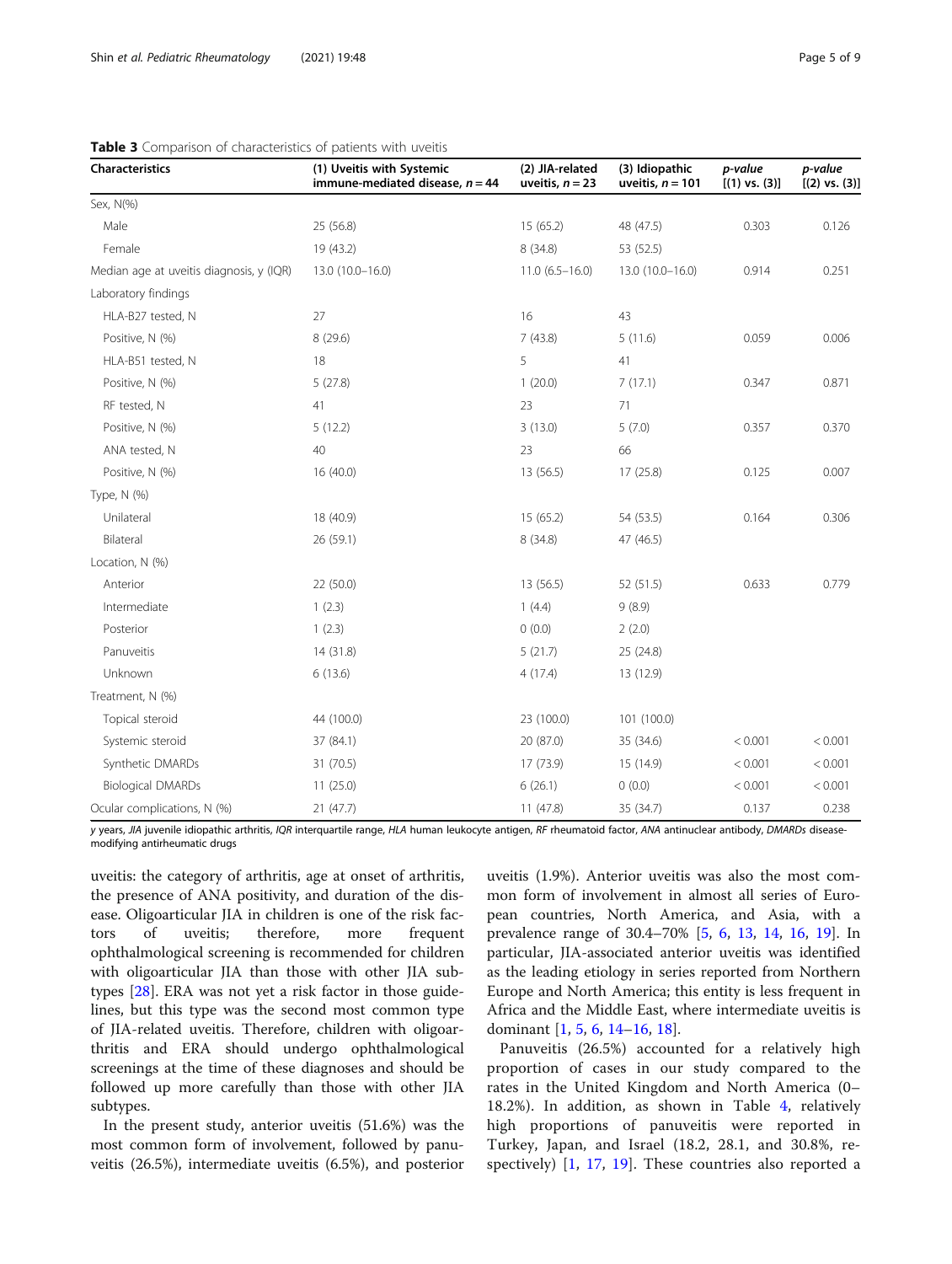| Study                                | N   | Location             | Etiology (%)                |          |                   |                     |                     |                | Anatomic distribution of uveitis (%) |                                                          |      |             |
|--------------------------------------|-----|----------------------|-----------------------------|----------|-------------------|---------------------|---------------------|----------------|--------------------------------------|----------------------------------------------------------|------|-------------|
|                                      |     |                      | Idiopathic <sup>f</sup> JIA |          | Behçet<br>disease | Kawasaki<br>disease |                     |                |                                      | VKH Infection Anterior Intermediate Posterior Panuveitis |      |             |
| Edelsten et al.<br>$(2003)$ [5]      | 249 | UK                   | 44                          | 47       | $(-)$             | $(-)$               | $(-)$               | $\overline{2}$ | 70                                   | $\mathbf{0}$                                             | 30   | $\mathbf 0$ |
| Kadayifcilar et al.<br>$(2003)$ [12] |     | 219 Turkey           | 36 <sup>a</sup>             |          | 15.0 11.0         | 0                   | 0.5                 | 30.1           | 43.4                                 | 11.9                                                     | 31   | 13.7        |
| Boer et al. (2003)<br>$[13]$         |     | 123 Netherlands 53.7 |                             | 20       | $\overline{0}$    | 0                   | $\mathsf{O}\xspace$ | 13.3           | 36                                   | 24                                                       | 19   | 21          |
| Rosenberg et al.<br>$(2004)$ [6]     |     | 148 USA              | $41.3^{b}$                  | 23       | 0.7               | 0                   | 0.7                 | 24.3           | 30.4                                 | 27.7                                                     | 23.7 | 18.2        |
| Benezra et al.<br>$(2005)$ [1]       |     | 276 Israel           | 25.4                        | 15.3 4.7 |                   | 0                   | 1.1                 | 33.3           | 13.4                                 | 41.7                                                     | 14.1 | 30.8        |
| Kump et al.<br>$(2005)$ [14]         |     | 269 USA              | $51.7^{\circ}$              | 33.1     | 0.4               | 7.4                 | 0.7                 | 5.2            | 56.9                                 | 20.8                                                     | 6.3  | 16          |
| Khairallah et al.<br>$(2006)$ [15]   | 64  | Tunisia              | 49.9                        | 6.2      | 6.2               | $\mathbf{0}$        | 1.5                 | 25             | 31.3                                 | 31.3                                                     | 20.3 | 17.2        |
| Smith et al.<br>$(2009)$ [16]        |     | 527 USA              | 45.9 <sup>d</sup>           | 21.6 1.9 |                   | $\mathbf{0}$        | 2.8                 | 11.4           | 44.6                                 | 28                                                       | 14.4 | 12.9        |
| Ozdal et al.<br>$(2012)$ [17]        |     | 121 Turkey           | $40.4^\mathrm{e}$           |          | 10.7 16.5         | 0                   | 0.8                 | 21.5           | 31.4                                 | 25.6                                                     | 24.8 | 18.2        |
| Abd El Latif et al.<br>$(2019)$ [18] |     | 413 Egypt            | 28.6                        | 6.7      | 6.8               | 0                   | 1.9                 | 36.3           | 27.1                                 | 30                                                       | 18.6 | 24.2        |
| Keino et al.<br>$(2017)$ [19]        | 64  | Japan                | 57.8                        | 0        | 3.1               | 1.6                 | 1.6                 | 6.3            | 56.3                                 | $\mathbf{0}$                                             | 15.6 | 28.1        |
| Current study                        |     | 155 Korea            | 65.2                        | 14.8 6.5 |                   | 1.9                 | 1.9                 | 0.7            | 51.6                                 | 6.5                                                      | 1.9  | 26.5        |

<span id="page-5-0"></span>Table 4 Comparison of large studies of pediatric uveitis in other countries

JIA juvenile idiopathic arthritis, VKH Vogt-Koyanagi-Harada syndrome, UK United Kingdom, USA United States of America

<sup>a</sup>ldiopathic uveitis includes pars planitis (11.8%) and idiopathic intermediate uveitis (24.2%)

<sup>b</sup>ldiopathic uveitis includes pars planitis (14.9%) and idiopathic uveitis (26.4%)

Idiopathic uveitis includes pars planitis (did not specify the number of patients of pars planitis)

<sup>d</sup>ldiopathic uveitis includes pars planitis (17.1%) and idiopathic uveitis (28.8%)

eldiopathic uveitis includes pars planitis (23.9%) and idiopathic uveitis (16.5%)

<sup>f</sup>Other studies did not distinguish between pars planitis and idiopathic intermediate uveitis

relatively high prevalence of Behçet disease-associated uveitis, which usually presents as panuveitis. Although it is well known that the anatomical locations of uveitis vary by region and race, one reason for these differences may include variability in the prevalence of other systemic diseases that cause uveitis by region and race. These findings are also supported by the fact that toxoplasmosis-associated uveitis, the most common cause of posterior and infectious uveitis, was observed more frequently in Turkey [[12,](#page-7-0) [17](#page-7-0)]. In contrast, our study results showed that only 1.9% of cases were posterior uveitis; this is probably due to the low incidence of infectious uveitis in Korean children. The Korea Disease Control and Prevention Agency has reported the number of toxoplasmosis annually [\[31](#page-8-0)]. About 5 to 20 cases of toxoplasmosis infection have been reported annually, regardless of age. Of those cases, there is none or only one case per year in pediatrics. Even in ocular toxoplasmosis among adults, there are limited data on the incidence, clinical characteristics, and disease course in Korea

compared to that in other countries [[32\]](#page-8-0). This is because Korea is a low-endemic area of Toxoplasma gondii.

In the present study, intermediate uveitis accounted for 6.5% of all cases of childhood uveitis, compared to 20.8–27.7% of cases at referral practices in North America  $[6, 14, 16]$  $[6, 14, 16]$  $[6, 14, 16]$  $[6, 14, 16]$  $[6, 14, 16]$  $[6, 14, 16]$ . The association of intermediate uveitis with systemic disease is very rare in children. Associations between idiopathic intermediate uveitis and HLA-DR2 and HLA-DR15 have been reported, which suggests an immunogenetic predisposition. These HLA types are less common in Japan and Korea than in predominantly Caucasian countries, which may explain why the incidence of intermediate uveitis is low in Korea. In addition to the above-mentioned differences in the prevalence of systemic diseases in uveitis for each race, we postulate that racially distinctive genetic factors may also influence the location of the affected uveal tract.

In the current study, JIA-associated and idiopathic uveitis cases differed significantly in terms of ANA and HLB-B27. These results are consistent with those of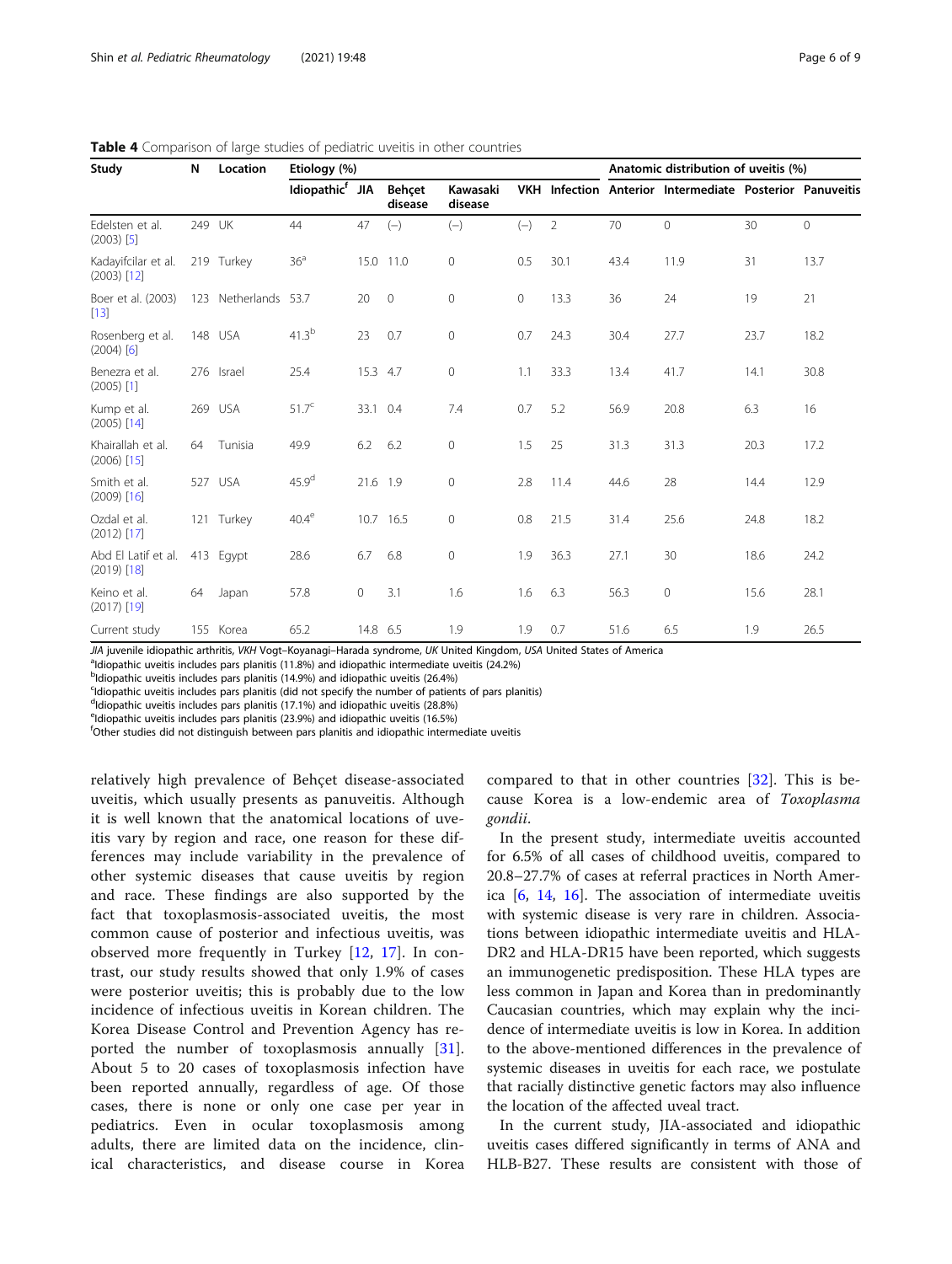<span id="page-6-0"></span>previous studies. In particular, ANA in oligoarthritis is known to be associated with pediatric uveitis  $[22-24,$  $[22-24,$  $[22-24,$  $[22-24,$  $[22-24,$ [28\]](#page-7-0). The specific role of ANA in pediatric uveitis remains unknown, although reactivity to histones has been reported to occur more frequently in patients with JIAassociated uveitis than in those with JIA alone [[33\]](#page-8-0). The early detection and prompt treatment of patients with JIA-associated uveitis is associated with a good visual prognosis. However, the uveitis seen in JIA is characterized by typical chronic asymptomatic anterior uveitis. Therefore, the presence of ANA should be determined even in patients with JIA with no immediately evident ocular symptom, and ANA-positive children should be monitored more closely for the development of uveitis than ANA-negative children as the AAP guideline recommends [\[28,](#page-7-0) [29\]](#page-7-0).

HLA-B27 is an important part of the inclusion criteria used in the definition of ERA based on the ILAR criteria [[10](#page-7-0)]. HLA-B27 also has a strong association with ankylosing spondylitis (AS), which is notable considering that ERA is considered to be the pediatric counterpart of adult AS [[11\]](#page-7-0). Although there is limited evidence for genetic susceptibility to uveitis in JIA, acute anterior uveitis is known to be associated with the HLA-B27 class I gene  $[34, 35]$  $[34, 35]$  $[34, 35]$  $[34, 35]$ . In a Mexican study, polymorphisms in the HLA-linked LMP2 locus were associated with a higher risk of acute uveitis development in an HLA-B27-positive population with AS [\[36](#page-8-0)]. In children with ERA, uveitis uveitis is often noted in 7–15% of patients as acute, recurrent anterior inflammation with eye pain, photophobia, or conjunctival injection, as opposed to the typical asymptomatic anterior uveitis seen in JIA patients with oligoarthritis [[25,](#page-7-0) [28\]](#page-7-0). Therefore, children with acute and symptomatic anterior uveitis should be investigated for the presence of HLA-B27 and examined closely for symptoms of ERA for a differential diagnosis [\[37](#page-8-0)].

This study had several limitations. Possible biases may have occurred because of the retrospective, single-center nature of this study. Furthermore, our study was conducted in a subspecialty clinic at a university hospital, and therefore, it does not reflect the entire spectrum of pediatric uveitis that is observed and treated in the community. However, in Korea's medical system, there are no pediatric ophthalmologists in primary and secondary hospitals; therefore, almost all children diagnosed with uveitis in primary and secondary hospitals are referred to tertiary hospitals. Thus, there may be patients who have not been referred to a tertiary referral center, but considering the healthcare delivery system in Korea, the number is expected to be insignificant. Additionally, the data were compiled from examinations by different ophthalmologists, and some datasets had insufficient

information. Many data sources were classified as unknown records, which may have affected the relevance of the results. Furthermore, standardized evaluation and treatment protocols have yet to be established in ophthalmology. Therefore, the choices of treatment and evaluation modalities were greatly influenced by the personal preferences of the ocular inflammation specialists. In addition, pediatric patients in our study are still being followed up and we cannot determine the course because the disease is ongoing. Some patients did not have enough long-term follow-up information. These insufficient data caused inaccuracies in analyzing the course and duration of uveitis. Regardless, we believe that our results add new and important knowledge regarding the epidemiology of pediatric uveitis and the associated systemic diseases.

## Conclusion

In conclusion, systemic rheumatic disease was identified in approximately a third of Korean children with uveitis, and the majority of these patients had JIA. The ANA and HLB-B27 positivity rates were significantly higher in patients with JIA than in those with idiopathic uveitis. Therefore, patients with positive ANA and HLA-B27 results should be referred to a pediatric rheumatologist to confirm the possibility of an association with JIA. A prospective multicenter study would help to further delineate the systemic disease associations and clinical features of pediatric uveitis in Korea.

#### Abbreviations

JIA: Juvenile idiopathic arthritis; ANA: Antinuclear antibody; HLA: Human leukocyte antigen; DMARDs: Disease-modifying antirheumatic drugs; ILAR: International League of Associations for Rheumatology; ERA: Enthesitisrelated arthritis; IQR: Interquartile range; AS: Ankylosing spondylitis

#### Supplementary Information

The online version contains supplementary material available at [https://doi.](https://doi.org/10.1186/s12969-021-00516-2) [org/10.1186/s12969-021-00516-2.](https://doi.org/10.1186/s12969-021-00516-2)

Additional file 1. Classification by JIA subtype.

#### Acknowledgements

Not applicable.

#### Authors' contributions

YKS involved in obtaining institutional approval, acquisition and analysis of data, and drafting and revising the manuscript. JMK assisted in data analysis and drafted and revised the manuscript. GK, HS and HW carried out the analysis and interpretation of the data, and reviewed and revised the manuscript. JGA conceptualized and designed the study, coordinated and supervised data collection, and drafted and revised the manuscript. All authors read and approved the manuscript.

#### Funding

No funding was received for this study.

#### Availability of data and materials

All data generated or analyzed during this study are included in this published article and the additional files.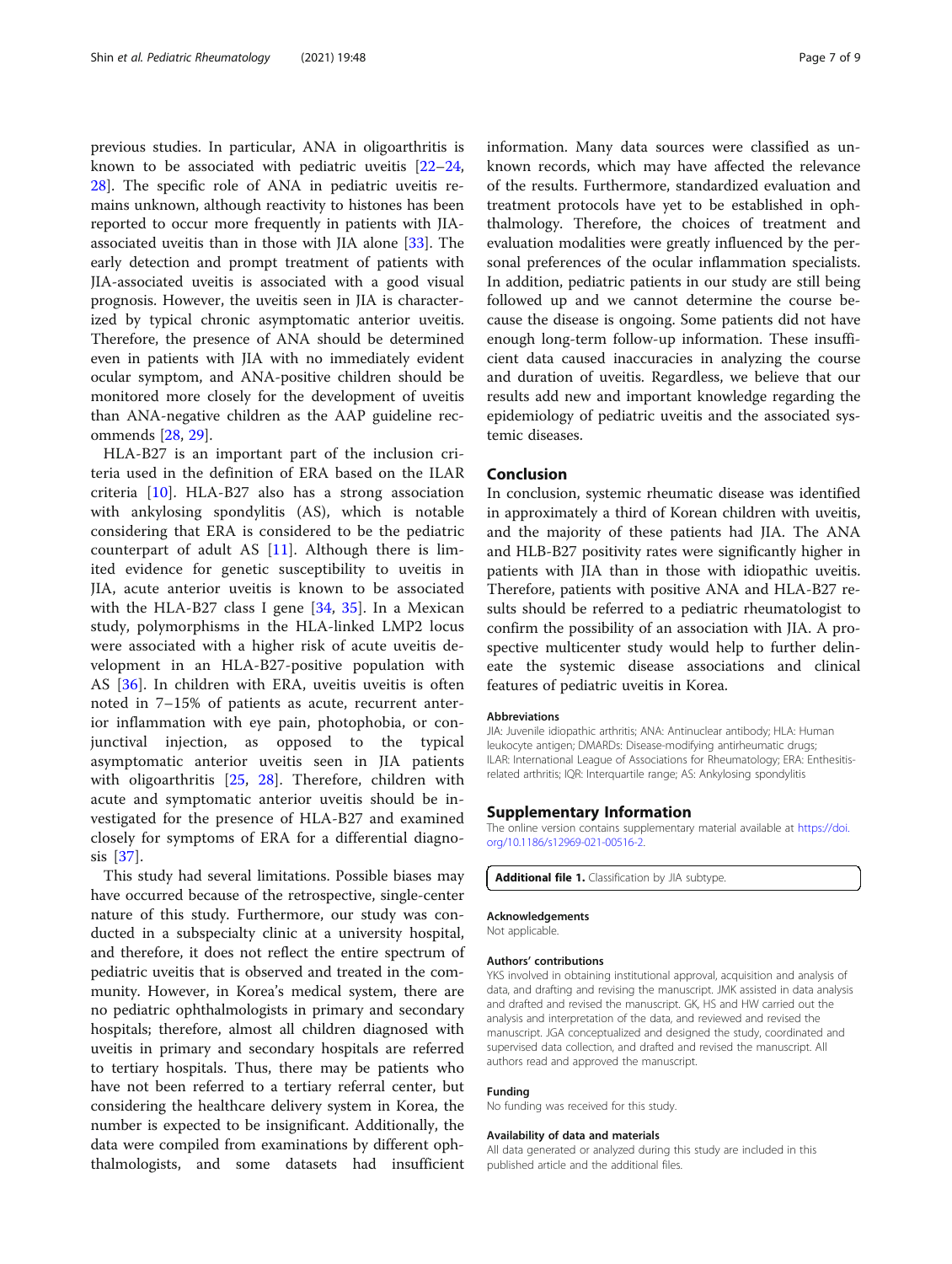## <span id="page-7-0"></span>**Declarations**

#### Ethics approval and consent to participate

As this study was retrospective in nature, the requirement for informed consent was waived. The institutional review board (no. 4–2020-0142) of the Yonsei University Health System approved this research.

#### Consent for publication

Not applicable.

#### Competing interests

The authors declare no conflicts of interest.

#### Author details

<sup>1</sup>Department of Pediatrics, Severance Children's Hospital, Yonsei University College of Medicine, 50-1 Yonsei-ro, Seodaemun-gu, Seoul 03722, Korea. <sup>2</sup>Institute for Immunology and Immunological Diseases, Yonsei University College of Medicine, Seoul, Korea. <sup>3</sup>Department of Ophthalmology, Institute of Vision Research, Severance Hospital, Yonsei University College of Medicine, Seoul, Korea.

#### Received: 20 August 2020 Accepted: 4 March 2021 Published online: 01 April 2021

#### References

- 1. BenEzra D, Cohen E, Maftzir G. Uveitis in children and adolescents. Br J Ophthalmol. 2005;89(4):444–8. <https://doi.org/10.1136/bjo.2004.050609>.
- 2. Nagpal A, Leigh JF, Acharya NR. Epidemiology of uveitis in children. Int Ophthalmol Clin. 2008;48(3):1–7. [https://doi.org/10.1097/IIO.0b013e31817d74](https://doi.org/10.1097/IIO.0b013e31817d740e)  $0e$
- 3. Rim TH, Kim SS, Ham DI, Yu SY, Chung EJ, Lee SC, Korean Uveitis Society. Incidence and prevalence of uveitis in South Korea: a nationwide cohort study. Br J Ophthalmol. 2018;102(1):79–83. [https://doi.org/10.1136/bjophtha](https://doi.org/10.1136/bjophthalmol-2016-309829) [lmol-2016-309829.](https://doi.org/10.1136/bjophthalmol-2016-309829)
- 4. Saari KM, Päivönsalo-Hietanen T, Vaahtoranta-Lehtonen H, Tuominen J, Sillanpää M. Epidemiology of endogenous uveitis in South-Western Finland. Acta Ophthalmol Scand. 1995;73(4):345–9. [https://doi.org/10.1111/j.1600-042](https://doi.org/10.1111/j.1600-0420.1995.tb00040.x) [0.1995.tb00040.x](https://doi.org/10.1111/j.1600-0420.1995.tb00040.x).
- 5. Edelsten C, Reddy MA, Stanford MR, Graham EM. Visual loss associated with pediatric uveitis in english primary and referral centers. Am J Ophthalmol. 2003;135(5):676–80. [https://doi.org/10.1016/s0002-9394\(02\)02148-7](https://doi.org/10.1016/s0002-9394(02)02148-7).
- 6. Rosenberg KD, Feuer WJ, Davis JL. Ocular complications of pediatric uveitis. Ophthalmology. 2004;111(12):2299–306. [https://doi.org/10.1016/j.ophtha.2](https://doi.org/10.1016/j.ophtha.2004.06.014) [004.06.014](https://doi.org/10.1016/j.ophtha.2004.06.014).
- 7. Rothova A, Buitenhuis HJ, Meenken C, Brinkman CJ, Linssen A, Alberts C, Luyendijk L, Kijlstra A. Uveitis and systemic disease. Br J Ophthalmol. 1992; 76(3):137–41. <https://doi.org/10.1136/bjo.76.3.137>.
- 8. Burns JC, Joffe L, Sargent RA, Glode MP. Anterior uveitis associated with Kawasaki syndrome. Pediatr Infect Dis. 1985;4(3):258–61. [https://doi.org/10.1](https://doi.org/10.1097/00006454-198505000-00010) [097/00006454-198505000-00010.](https://doi.org/10.1097/00006454-198505000-00010)
- 9. Jabs DA, Nussenblatt RB, Rosenbaum JT, Standardization of Uveitis Nomenclature (SUN) Working Group. Standardization of uveitis nomenclature for reporting clinical data. Results of the first international workshop. Am J Ophthalmol. 2005;140(3):509–16. [https://doi.org/10.1016/j.a](https://doi.org/10.1016/j.ajo.2005.03.057) [jo.2005.03.057](https://doi.org/10.1016/j.ajo.2005.03.057).
- 10. Petty RE, Southwood TR, Baum J, Bhettay E, Glass DN, Manners P, Maldonado-Cocco J, Suarez-Almazor M, Orozco-Alcala J, Prieur AM. Revision of the proposed classification criteria for juvenile idiopathic arthritis: Durban, 1997. J Rheumatol. 1998;25(10):1991–4.
- 11. Martini A, Ravelli A, Avcin T, Beresford MW, Burgos-Vargas R, Cuttica R, Ilowite NT, Khubchandani R, Laxer RM, Lovell DJ, Petty RE, Wallace CA, Wulffraat NM, Pistorio A, Ruperto N, Pediatric Rheumatology International Trials Organization (PRINTO). Toward new classification criteria for juvenile idiopathic arthritis: first steps, pediatric rheumatology international trials organization international consensus. J Rheumatol. 2019;46(2):190–7. [https://](https://doi.org/10.3899/jrheum.180168) [doi.org/10.3899/jrheum.180168](https://doi.org/10.3899/jrheum.180168).
- 12. Kadayifçilar S, Eldem B, Tumer B. Uveitis in childhood. J Pediatr Ophthalmol Strabismus. 2003;40(6):335–40.
- 13. de Boer J, Wulffraat N, Rothova A. Visual loss in uveitis of childhood. Br J Ophthalmol. 2003;87(7):879–84. <https://doi.org/10.1136/bjo.87.7.879>.
- 14. Kump LI, Cervantes-Castañeda RA, Androudi SN, Foster CS. Analysis of pediatric uveitis cases at a tertiary referral center. Ophthalmology. 2005; 112(7):1287–92. <https://doi.org/10.1016/j.ophtha.2005.01.044>.
- 15. Khairallah M, Attia S, Zaouali S, Yahia SB, Kahloun R, Messaoud R, Zouid S, Jenzeri S. Pattern of childhood-onset uveitis in a referral center in Tunisia, North Africa. Ocul Immunol Inflamm. 2006;14(4):225–31. [https://doi.org/10.1](https://doi.org/10.1080/09273940600732372) [080/09273940600732372](https://doi.org/10.1080/09273940600732372).
- 16. Smith JA, Mackensen F, Sen HN, Leigh JF, Watkins AS, Pyatetsky D, Tessler HH, Nussenblatt RB, Rosenbaum JT, Reed GF, Vitale S, Smith JR, Goldstein DA. Epidemiology and course of disease in childhood uveitis. Ophthalmology. 2009;116(8):1544–51, 1551.e1. [https://doi.org/10.1016/j.](https://doi.org/10.1016/j.ophtha.2009.05.002) [ophtha.2009.05.002.](https://doi.org/10.1016/j.ophtha.2009.05.002)
- 17. Ozdal PC, Sen E, Yazici A, Ozturk F. Patterns of childhood-onset uveitis in a referral center in Turkey. J Ophthalmic Inflamm Infect. 2012;2(1):13–9. <https://doi.org/10.1007/s12348-011-0044-8>.
- 18. Abd El Latif E, Fayez Goubran W, El Gemai EEDM, Habib AE, Abdelbaki AM, Ammar H, Seleet M. Pattern of childhood uveitis in Egypt. Ocul Immunol Inflamm. 2019;27(6):883–9. <https://doi.org/10.1080/09273948.2018.1502325>.
- 19. Keino H, Watanabe T, Taki W, Nakayama M, Nakamura T, Yan K, Okada AA. Clinical features of uveitis in children and adolescents at a tertiary referral Centre in Tokyo. Br J Ophthalmol. 2017;101(4):406–10. [https://doi.org/10.113](https://doi.org/10.1136/bjophthalmol-2015-308194) [6/bjophthalmol-2015-308194](https://doi.org/10.1136/bjophthalmol-2015-308194).
- 20. Lawrence RC, Helmick CG, Arnett FC, Deyo RA, Felson DT, Giannini EH, Heyse SP, Hirsch R, Hochberg MC, Hunder GG, Liang MH, Pillemer SR, Steen VD, Wolfe F. Estimates of the prevalence of arthritis and selected musculoskeletal disorders in the United States. Arthritis Rheum. 1998;41(5): 778–99. [https://doi.org/10.1002/1529-0131\(199805\)41:5<778::AID-ART4>3.0.](https://doi.org/10.1002/1529-0131(199805)41:5<778::AID-ART4>3.0.CO;2-V) [CO;2-V.](https://doi.org/10.1002/1529-0131(199805)41:5<778::AID-ART4>3.0.CO;2-V)
- 21. Yu HH, Chen PC, Wang LC, Lee JH, Lin YT, Yang YH, Lin CP, Chiang BL. Juvenile idiopathic arthritis-associated uveitis: a nationwide populationbased study in Taiwan. Plos One. 2013;8(8):e70625. [https://doi.org/10.1371/](https://doi.org/10.1371/journal.pone.0070625) [journal.pone.0070625](https://doi.org/10.1371/journal.pone.0070625).
- 22. Bolt IB, Cannizzaro E, Seger R, Saurenmann RK. Risk factors and longterm outcome of juvenile idiopathic arthritis-associated uveitis in Switzerland. J Rheumatol. 2008;35(4):703–6.
- 23. Heiligenhaus A, Niewerth M, Ganser G, Heinz C, Minden K, German Uveitis in Childhood Study Group. Prevalence and complications of uveitis in juvenile idiopathic arthritis in a population-based nation-wide study in Germany: suggested modification of the current screening guidelines. Rheumatology (Oxford). 2007;46(6):1015–9. [https://doi.org/10.1093/rheuma](https://doi.org/10.1093/rheumatology/kem053) [tology/kem053.](https://doi.org/10.1093/rheumatology/kem053)
- 24. Saurenmann RK, Levin AV, Feldman BM, Rose JB, Laxer RM, Schneider R, Silverman ED. Prevalence, risk factors, and outcome of uveitis in juvenile idiopathic arthritis: a long-term followup study. Arthritis Rheum. 2007;56(2): 647–57. [https://doi.org/10.1002/art.22381.](https://doi.org/10.1002/art.22381)
- 25. Petty RE, Rosenbaum JT. Uveitis in juvenile idiopathic arthritis. In: Petty RE, Laxer RM, Lindsley CB, Wedderburn LR, editors. Textbook of pediatric rheumatology. 7th ed. Philadelphia: W.B. Saunders; 2016. p. 274–84.
- 26. Angeles-Han ST, Pelajo CF, Vogler LB, Rouster-Stevens K, Kennedy C, Ponder L, McCracken C, Lopez-Benitez J, Drews-Botsch C, Prahalad S, CARRA Registry Investigators. Risk markers of juvenile idiopathic arthritis-associated uveitis in the childhood arthritis and rheumatology research Alliance (CARR A) registry. J Rheumatol. 2013;40(12):2088–96. [https://doi.org/10.3899/](https://doi.org/10.3899/jrheum.130302) [jrheum.130302.](https://doi.org/10.3899/jrheum.130302)
- 27. Sabri K, Saurenmann RK, Silverman ED, Levin AV. Course, complications, and outcome of juvenile arthritis-related uveitis. J AAPOS. 2008;12(6):539–45. [https://doi.org/10.1016/j.jaapos.2008.03.007.](https://doi.org/10.1016/j.jaapos.2008.03.007)
- 28. Cassidy J, Kivlin J, Lindsley C, Nocton J. Section on rheumatology; section on ophthalmology. Ophthalmologic examinations in children with juvenile rheumatoid arthritis. Pediatrics. 2006;117(5):1843–5. [https://doi.org/10.1542/](https://doi.org/10.1542/peds.2006-0421) [peds.2006-0421](https://doi.org/10.1542/peds.2006-0421).
- 29. American Academy of Pediatrics Section on Rheumatology and Section on Ophthalmology. Guidelines for ophthalmologic examinations in children with juvenile rheumatoid arthritis. Pediatrics. 1993;92(2):295–6.
- 30. Constantin T, Foeldvari I, Anton J, de Boer J, Czitrom-Guillaume S, Edelsten C, Gepstein R, Heiligenhaus A, Pilkington CA, Simonini G, Uziel Y, Vastert SJ, Wulffraat NM, Haasnoot AM, Walscheid K, Pálinkás A, Pattani R, Györgyi Z, Kozma R, Boom V, Ponyi A, Ravelli A, Ramanan AV. Consensus-based recommendations for the management of uveitis associated with juvenile idiopathic arthritis: the SHARE initiative. Ann Rheum Dis. 2018;77(8):1107–17. [https://doi.org/10.1136/annrheumdis-2018-213131.](https://doi.org/10.1136/annrheumdis-2018-213131)